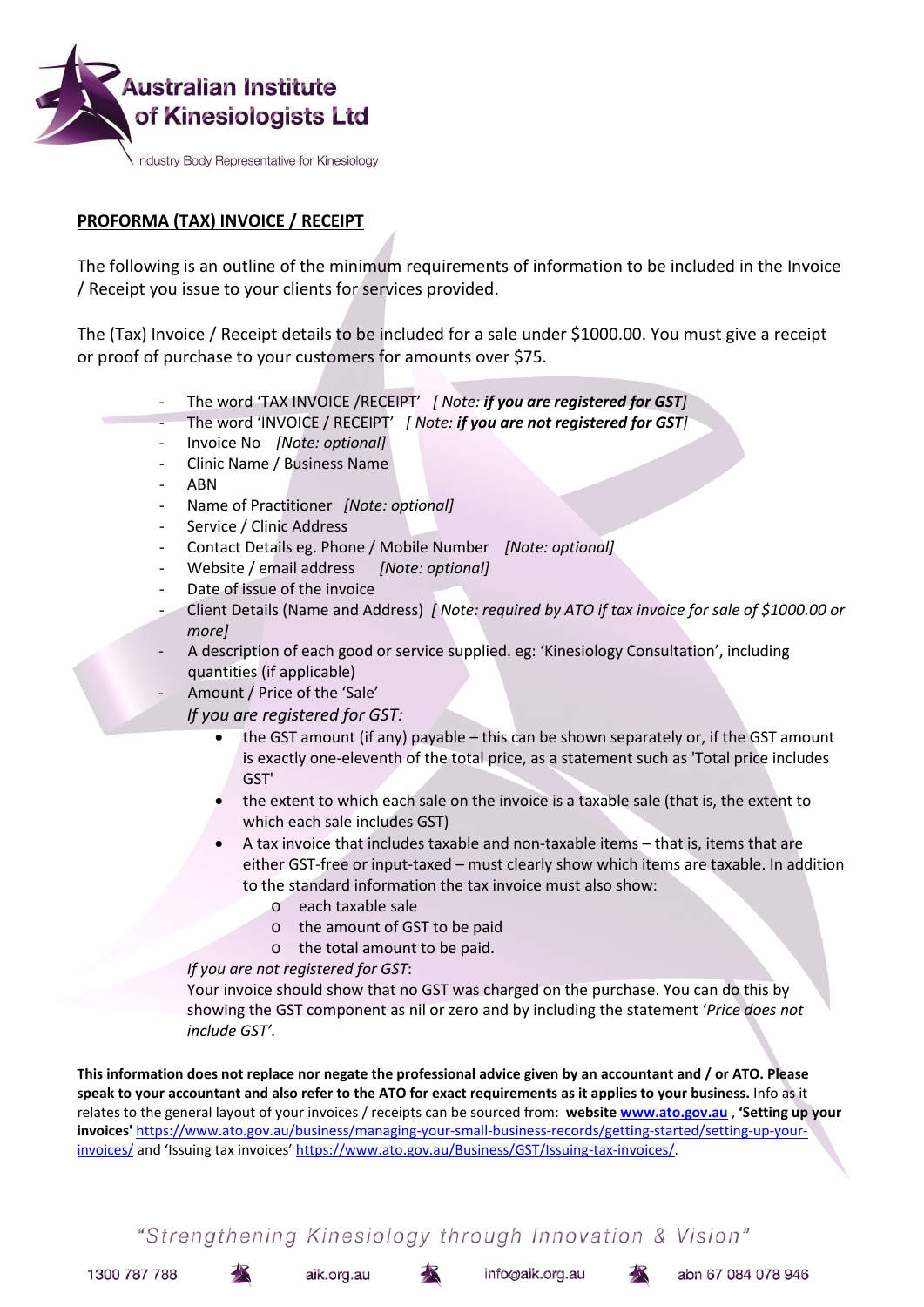

Industry Body Representative for Kinesiology

Example of an Invoice (no GST) for sales under \$1000.00:

**INVOICE / RECEIPT** 

**CLINIC / BUSINESS NAME** A.B.N. 11 111 111 111

Annie Best (NAME OF PRACTITIONER) 111 Best Street, Melbourne, VIC 3000 (SERVICE / CLINIC ADDRESS)

Phone: 03 1111 1111 Mobile: 0411 111 111 Email: anniebest@clinicname.com.au Website: www.clinicname.com.au



| <b>CLIENT DETAILS:</b>                    |                                                                                                       |                             |
|-------------------------------------------|-------------------------------------------------------------------------------------------------------|-----------------------------|
|                                           | CLIENT NAME: <b>All According to the CLIENT NAME:</b> CLIENT NAME:                                    |                             |
|                                           |                                                                                                       |                             |
| <b>DESCRIPTION:</b>                       | Kinesiology Consultation - Qty. one session                                                           |                             |
|                                           |                                                                                                       | TOTAL AMOUNT PAYABLE \$     |
|                                           |                                                                                                       | Price does not include GST. |
|                                           |                                                                                                       |                             |
| membership level and AIK Ltd member logo) | Optional: Member - Australian Institute of Kinesiologists Ltd. (AIK Ltd) - MNo: 111 (you can add your |                             |
|                                           |                                                                                                       |                             |
|                                           |                                                                                                       |                             |
|                                           |                                                                                                       |                             |

"Strengthening Kinesiology through Innovation & Vision"

1300 787 788

aik.org.au

水

info@aik.org.au



abn 67 084 078 946